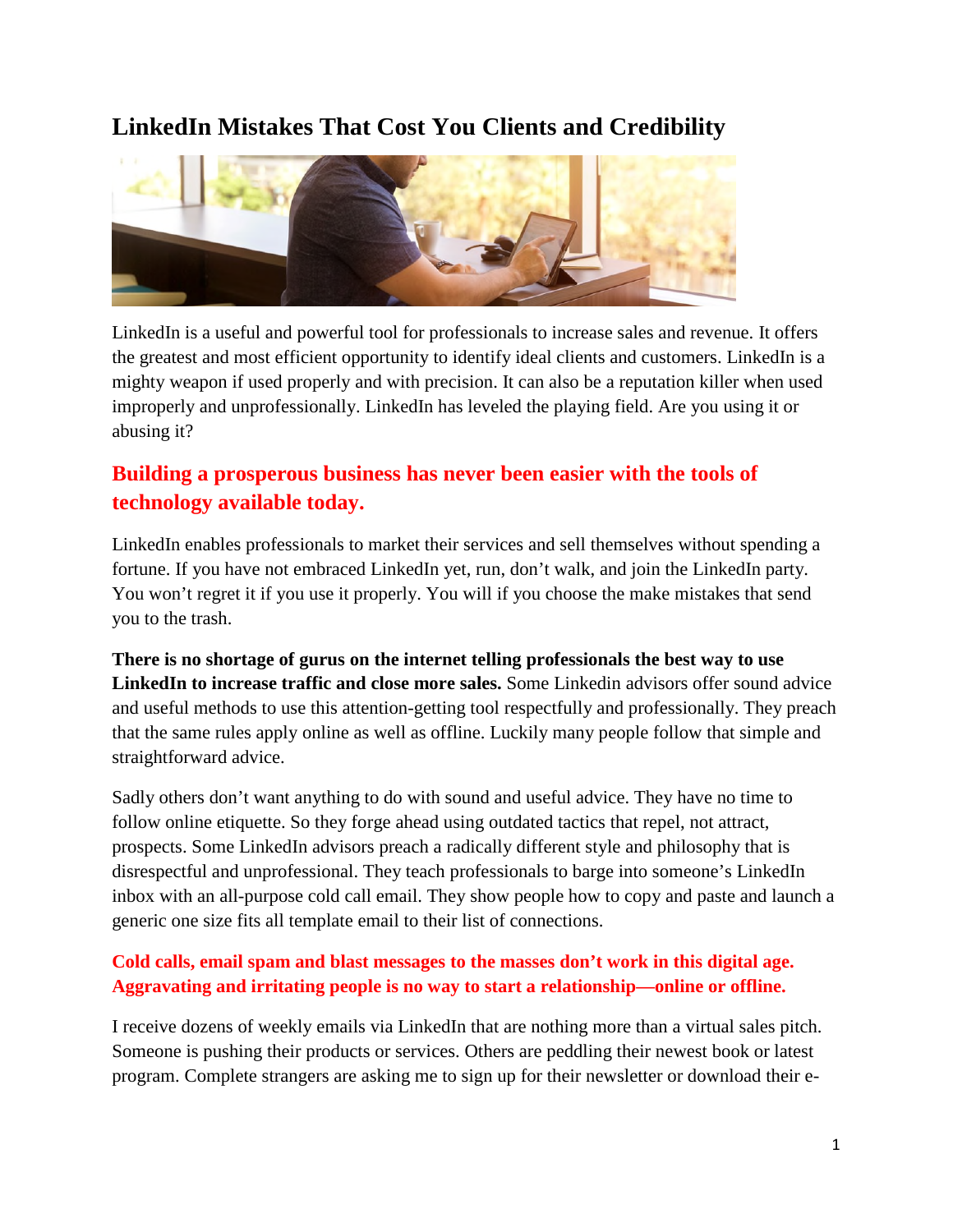# **LinkedIn Mistakes That Cost You Clients and Credibility**



LinkedIn is a useful and powerful tool for professionals to increase sales and revenue. It offers the greatest and most efficient opportunity to identify ideal clients and customers. LinkedIn is a mighty weapon if used properly and with precision. It can also be a reputation killer when used improperly and unprofessionally. LinkedIn has leveled the playing field. Are you using it or abusing it?

## **Building a prosperous business has never been easier with the tools of technology available today.**

LinkedIn enables professionals to market their services and sell themselves without spending a fortune. If you have not embraced LinkedIn yet, run, don't walk, and join the LinkedIn party. You won't regret it if you use it properly. You will if you choose the make mistakes that send you to the trash.

**There is no shortage of gurus on the internet telling professionals the best way to use LinkedIn to increase traffic and close more sales.** Some Linkedin advisors offer sound advice and useful methods to use this attention-getting tool respectfully and professionally. They preach that the same rules apply online as well as offline. Luckily many people follow that simple and straightforward advice.

Sadly others don't want anything to do with sound and useful advice. They have no time to follow online etiquette. So they forge ahead using outdated tactics that repel, not attract, prospects. Some LinkedIn advisors preach a radically different style and philosophy that is disrespectful and unprofessional. They teach professionals to barge into someone's LinkedIn inbox with an all-purpose cold call email. They show people how to copy and paste and launch a generic one size fits all template email to their list of connections.

#### **Cold calls, email spam and blast messages to the masses don't work in this digital age. Aggravating and irritating people is no way to start a relationship—online or offline.**

I receive dozens of weekly emails via LinkedIn that are nothing more than a virtual sales pitch. Someone is pushing their products or services. Others are peddling their newest book or latest program. Complete strangers are asking me to sign up for their newsletter or download their e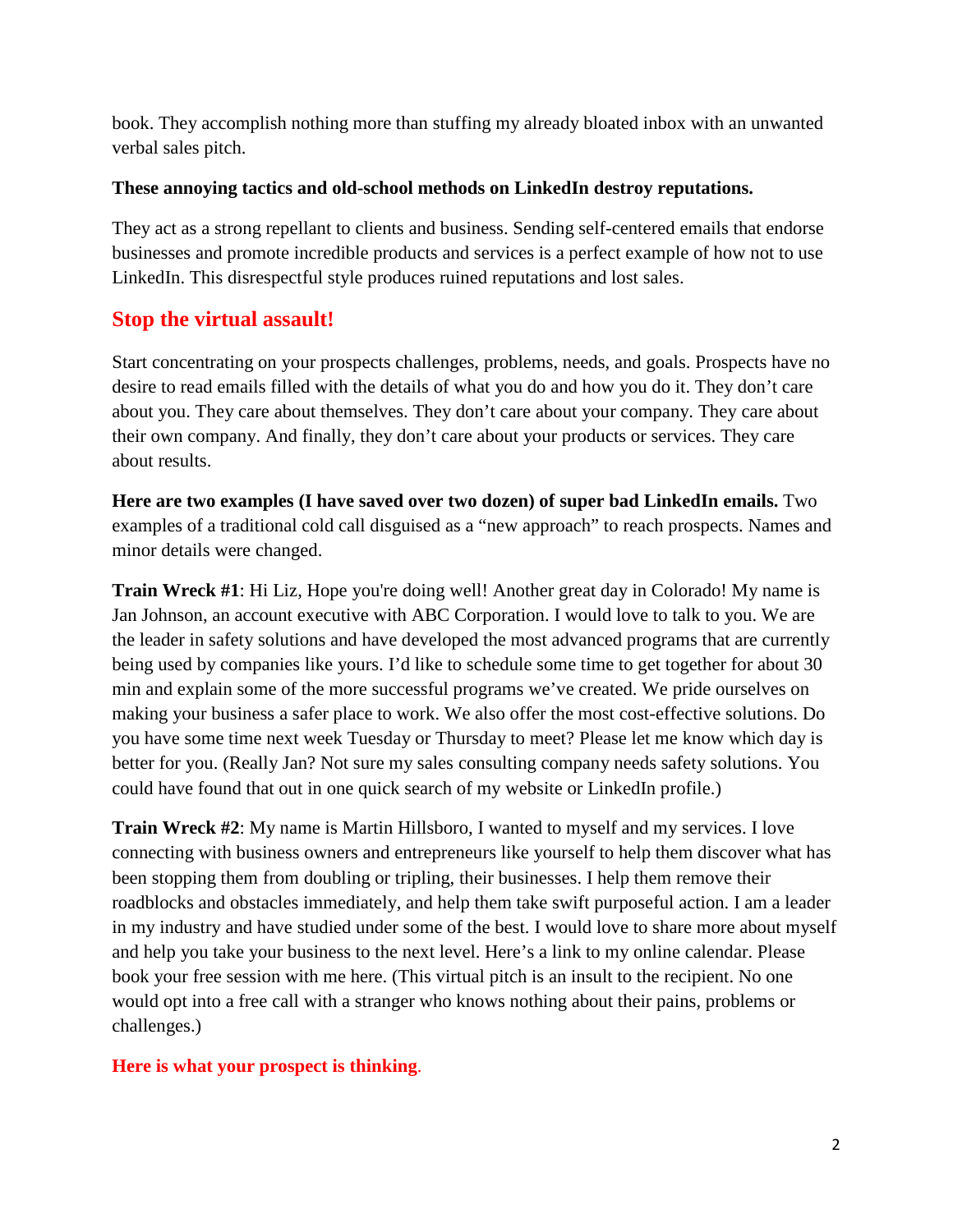book. They accomplish nothing more than stuffing my already bloated inbox with an unwanted verbal sales pitch.

#### **These annoying tactics and old-school methods on LinkedIn destroy reputations.**

They act as a strong repellant to clients and business. Sending self-centered emails that endorse businesses and promote incredible products and services is a perfect example of how not to use LinkedIn. This disrespectful style produces ruined reputations and lost sales.

### **Stop the virtual assault!**

Start concentrating on your prospects challenges, problems, needs, and goals. Prospects have no desire to read emails filled with the details of what you do and how you do it. They don't care about you. They care about themselves. They don't care about your company. They care about their own company. And finally, they don't care about your products or services. They care about results.

**Here are two examples (I have saved over two dozen) of super bad LinkedIn emails.** Two examples of a traditional cold call disguised as a "new approach" to reach prospects. Names and minor details were changed.

**Train Wreck #1**: Hi Liz, Hope you're doing well! Another great day in Colorado! My name is Jan Johnson, an account executive with ABC Corporation. I would love to talk to you. We are the leader in safety solutions and have developed the most advanced programs that are currently being used by companies like yours. I'd like to schedule some time to get together for about 30 min and explain some of the more successful programs we've created. We pride ourselves on making your business a safer place to work. We also offer the most cost-effective solutions. Do you have some time next week Tuesday or Thursday to meet? Please let me know which day is better for you. (Really Jan? Not sure my sales consulting company needs safety solutions. You could have found that out in one quick search of my website or LinkedIn profile.)

**Train Wreck #2**: My name is Martin Hillsboro, I wanted to myself and my services. I love connecting with business owners and entrepreneurs like yourself to help them discover what has been stopping them from doubling or tripling, their businesses. I help them remove their roadblocks and obstacles immediately, and help them take swift purposeful action. I am a leader in my industry and have studied under some of the best. I would love to share more about myself and help you take your business to the next level. Here's a link to my online calendar. Please book your free session with me here. (This virtual pitch is an insult to the recipient. No one would opt into a free call with a stranger who knows nothing about their pains, problems or challenges.)

#### **Here is what your prospect is thinking**.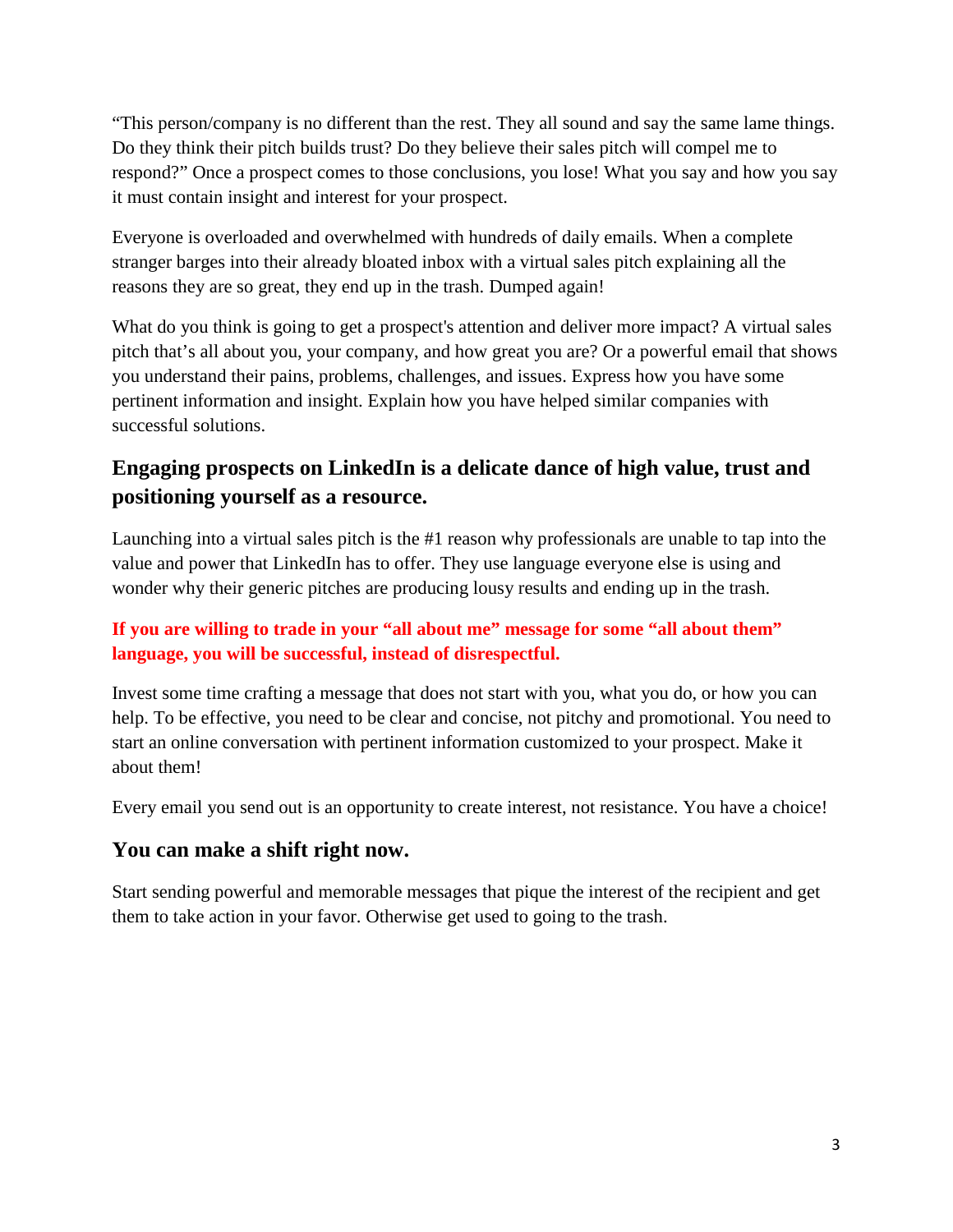"This person/company is no different than the rest. They all sound and say the same lame things. Do they think their pitch builds trust? Do they believe their sales pitch will compel me to respond?" Once a prospect comes to those conclusions, you lose! What you say and how you say it must contain insight and interest for your prospect.

Everyone is overloaded and overwhelmed with hundreds of daily emails. When a complete stranger barges into their already bloated inbox with a virtual sales pitch explaining all the reasons they are so great, they end up in the trash. Dumped again!

What do you think is going to get a prospect's attention and deliver more impact? A virtual sales pitch that's all about you, your company, and how great you are? Or a powerful email that shows you understand their pains, problems, challenges, and issues. Express how you have some pertinent information and insight. Explain how you have helped similar companies with successful solutions.

## **Engaging prospects on LinkedIn is a delicate dance of high value, trust and positioning yourself as a resource.**

Launching into a virtual sales pitch is the #1 reason why professionals are unable to tap into the value and power that LinkedIn has to offer. They use language everyone else is using and wonder why their generic pitches are producing lousy results and ending up in the trash.

#### **If you are willing to trade in your "all about me" message for some "all about them" language, you will be successful, instead of disrespectful.**

Invest some time crafting a message that does not start with you, what you do, or how you can help. To be effective, you need to be clear and concise, not pitchy and promotional. You need to start an online conversation with pertinent information customized to your prospect. Make it about them!

Every email you send out is an opportunity to create interest, not resistance. You have a choice!

### **You can make a shift right now.**

Start sending powerful and memorable messages that pique the interest of the recipient and get them to take action in your favor. Otherwise get used to going to the trash.